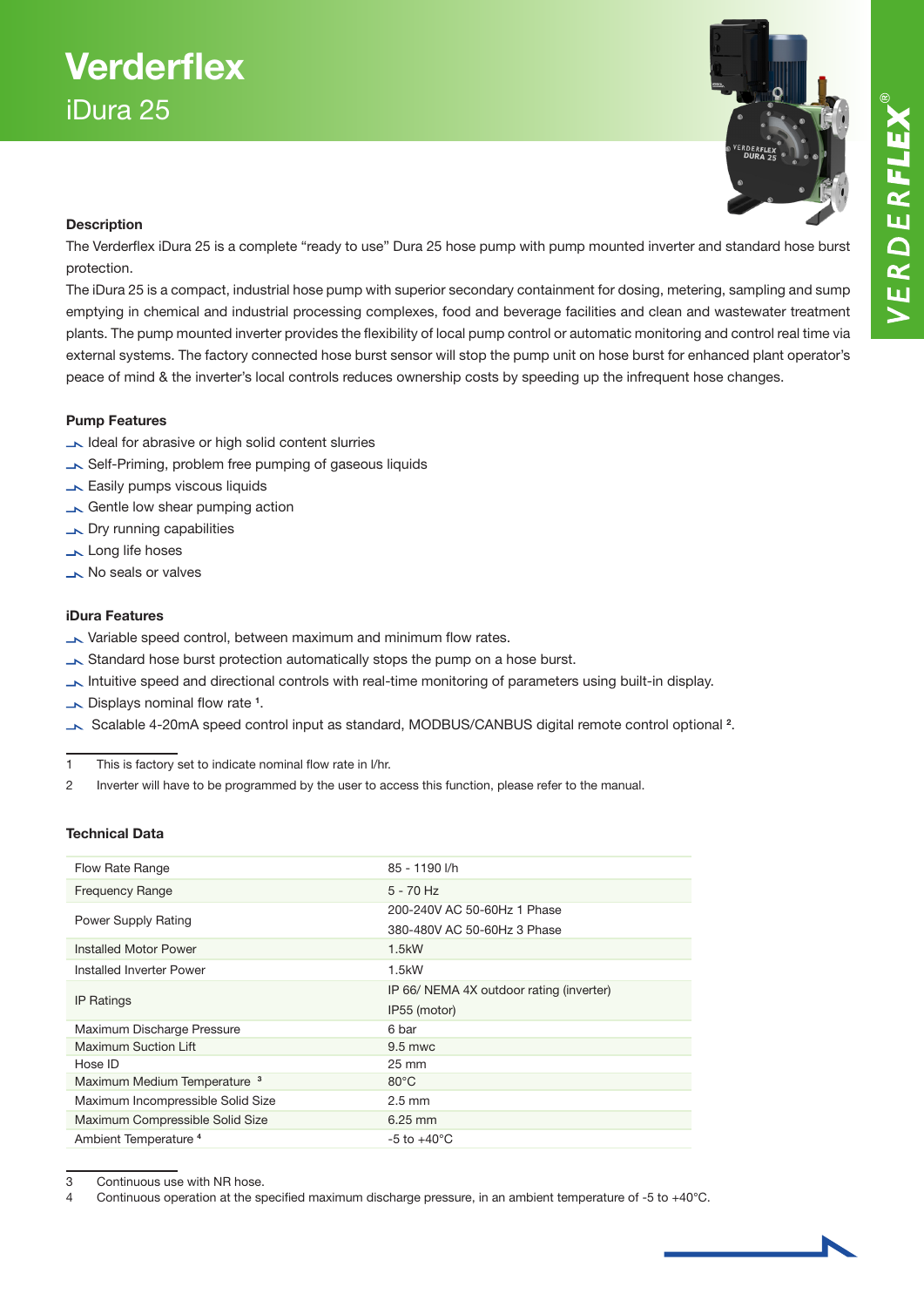# **Verderflex** iDura 25



### Materials

| <b>Description</b>    | <b>Material</b>                                                                                                                                                                                                           | <b>Paint Detail</b>  |
|-----------------------|---------------------------------------------------------------------------------------------------------------------------------------------------------------------------------------------------------------------------|----------------------|
| Pump Housing          | Cast Iron (GG25)                                                                                                                                                                                                          | Green Powder Coated  |
| <b>Front Cover</b>    | Carbon Steel with Plexiglass Inspection Window                                                                                                                                                                            | Powder Coated        |
| Rotor                 | Cast Iron (GG25)                                                                                                                                                                                                          |                      |
| <b>Drive Shaft</b>    | <b>EN24T Steel</b>                                                                                                                                                                                                        |                      |
| Port Flange           | 316 Stainless Steel Universal slotted design fits with DIN PN16,<br>ANSI 150# & JIS10K<br>Options: 316 Stainless Steel with Hose Tail Connection<br>304 Stainless Steel with Polypropylene or P.V.D.F Insert <sup>5</sup> |                      |
| Inverter              | Chassis materials aluminium and polymer (electrical and electronic equipment)                                                                                                                                             |                      |
| Hose Burst Kit        | <b>Brass</b>                                                                                                                                                                                                              |                      |
| <b>Mounting Frame</b> | <b>Carbon Steel</b>                                                                                                                                                                                                       | <b>Powder Coated</b> |
| Gearbox Flange        | Aluminium                                                                                                                                                                                                                 |                      |
| Bearing               | <b>Steel</b>                                                                                                                                                                                                              |                      |
| <b>Shaft Seal</b>     | Viton                                                                                                                                                                                                                     |                      |
| Lubricant             | Verderlube - Glycerine based lubricant 6<br>Verdersil - Silicone based lubricant 7                                                                                                                                        |                      |
| Hose                  | Natural Rubber (NR)<br>Options: Nitrile Buna Rubber (NBR) Ethylene Propylene Diene Monomer (EPDM), Food<br>Grade Nitrile Buna (NBRF) and Hypalon <sup>®</sup> (CSM)                                                       |                      |
| Weight                | Complete pump including motor, gearbox and inverter: ~80kg                                                                                                                                                                |                      |

<sup>5</sup> Temperature Limit for PP insert is 40°C and for PVDF insert is 80°C.

<sup>6</sup> Temperature Limit for Verderlube is  $50^{\circ}$ C.<br>7 Suitable for application above  $50^{\circ}$ C. but s

<sup>7</sup> Suitable for application above 50°C, but subject to maximum temperature limit of the hose and applications involving strong oxidising agents and nitrogenous compounds.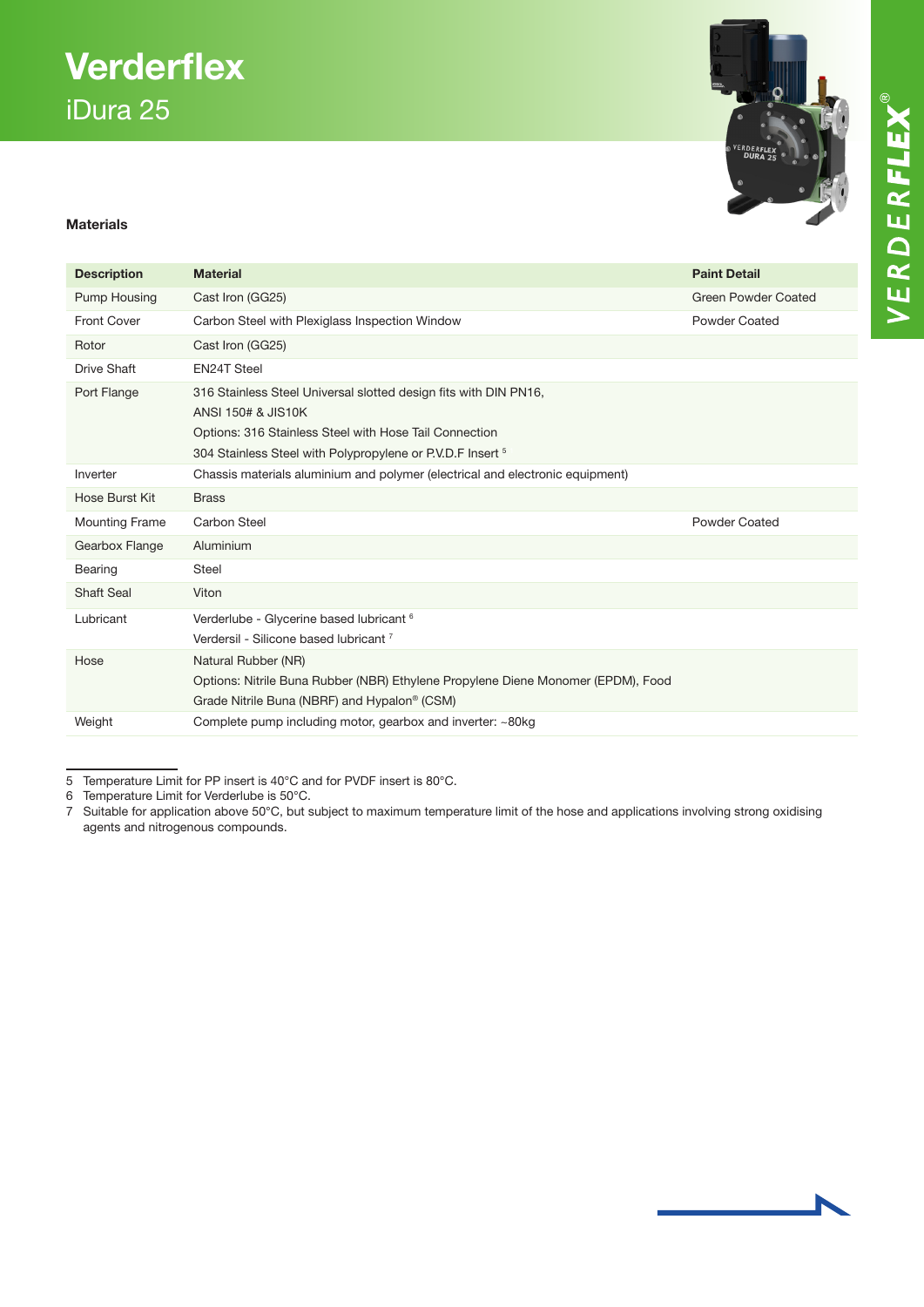### **Verderflex** iDura 25



VERDERFLEX®

### Performance Range

| <b>Flow</b> | <b>Pump Speed</b> | <b>Motor Frequency</b> |
|-------------|-------------------|------------------------|
| I/hr        | <b>RPM</b>        | Hz                     |
| 85          | 5                 | 5                      |
| 255         | 15                | 15.0                   |
| 392         | 23                | 23.0                   |
| 596         | 35                | 35.0                   |
| 801         | 47                | 47.0                   |
| 954         | 56                | 56.0                   |
| 1190        | 70                | 70.0                   |

### Performance Curve

*Actual flows will vary according to suction conditions, discharge pressure and normal component production tolerances.*